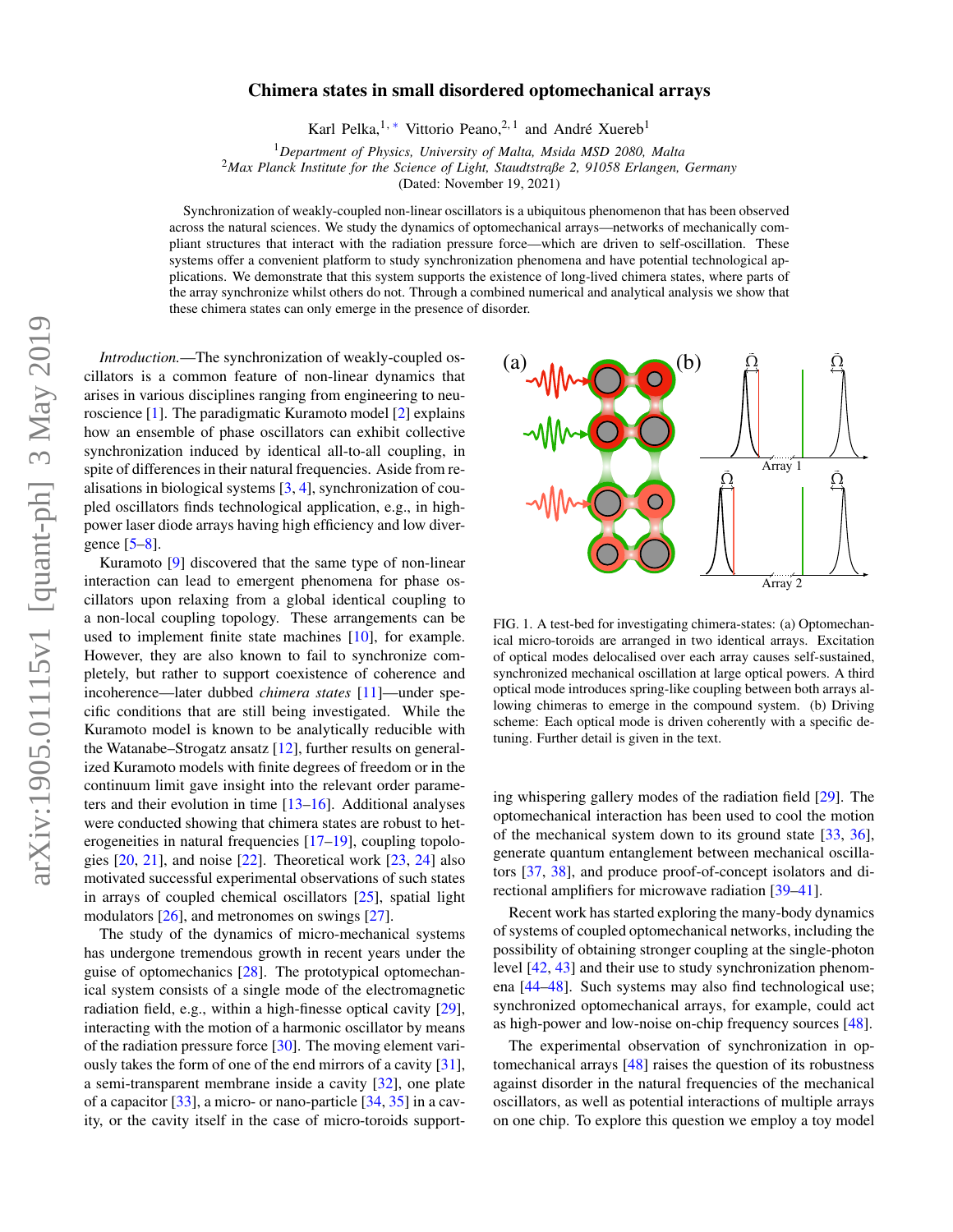of two identical arrays of optomechanical oscillators subject to global mechanical coupling within each, as well as with the other, array. Our theoretical analysis reveals how this disorder gives rise to chimera states close to the regions of parameter space where the arrays synchronize. Our work identifies limitations for the large scale integration of optomechanical arrays on a chip.

Following the introduction of our model, we describe the results of exhaustive numerical experiments that allow us to identify the region of parameter space where chimera states arise in our model. We then analyse the continuum limit to obtain analytical results, and conclude by discussing the implications of our results for applications of optomechanical arrays.

*Model.*—We consider the collective dynamics of two identical optomechanical arrays,  $\sigma = 1, 2$ , each of which consists of *N* mechanical modes coupled to one global laser-driven optical mode of amplitude  $\alpha^{\sigma}$ , which is described by the equations of motion [\[44,](#page-4-37) [45,](#page-4-39) [48\]](#page-4-38)

$$
m\left(\ddot{x}_i^{\sigma} + \Gamma \dot{x}_i^{\sigma} + \Omega_i^{\sigma 2} x_i^{\sigma}\right) = F_{i,\text{opt}}^{\sigma}(t) + \sum_{\sigma'=1,2} F_{i,\text{m}}^{\sigma \sigma'}
$$
, and (1a)

<span id="page-1-1"></span>
$$
\dot{\alpha}^{\sigma} = \left[ i(\Delta - \delta \omega_{\text{opt}}) - \frac{\kappa}{2} \right] \alpha^{\sigma} + \frac{\kappa}{2} \alpha_{\text{max}}.
$$
 (1b)

Here  $x_j^{\sigma}$ ,  $\Omega_i^{\sigma}$ , *m*, and  $\Gamma$  denote the displacement, natural frequency, effective mass, and damping rate of the mechanical modes; the last two are assumed to be identical to simplify the analysis but we have verified that our numerical results still hold for small variations of those. We assume that the arrays contain identical sets of oscillators, i.e.,  $\Omega_i^1 = \Omega_i^2 =: \Omega_i$  such that the two arrays are indistinguishable; chimera states are well-defined only in cases where the oscillator populations are identical. Each optical mode is characterised by its decay rate *κ* and its detuning from the driving laser  $\Delta = \omega_{\text{laser}} - \omega_{\text{opt}}$ , which we assume are independent of  $\sigma$ . The optomechanical interaction shifts the resonance frequency by  $\delta \omega_{opt}$  =  $-\sum Gx_j^{\sigma}$  as a result of the mechanical displacements, and imparts a force  $F_{i,\text{opt}}^{\sigma} = \hbar G |\alpha^{\sigma}|^2$  on the mechanical modes. For blue detuning  $(\Delta > 0)$  and large-enough optical power, there exists a Hopf bifurcation leading to synchronised selfoscillation [\[30,](#page-4-24) [44,](#page-4-37) [48\]](#page-4-38).

The focus of this work is the analysis of additional mechanical coupling between the arrays and its effects on their synchronization. The mechanical coupling  $F_{i,m}^{\sigma\sigma'} = \sum_j k_{ij}^{\sigma\sigma'} (x_j^{\sigma'}$  $x_i^{\sigma}$ ) is assumed to be global:  $k_{ij}^{\sigma\sigma'} = (1 - \delta_{ij}\delta_{\sigma\sigma'})\mu/N$ , i.e., every pair of oscillators is coupled with strength *µ*/*N*. Such global spring-like coupling was shown theoretically [\[44\]](#page-4-37) and realized experimentally for two oscillators [\[45\]](#page-4-39) with an optomechanical coupling driven with a red detuned laser ( $\Delta$  < 0). Figure [1](#page-0-0) illustrates a schematic illustration of a realization of this model, i.e., a system of consisting of two arrays of micro-toroidal optomechanical systems that allows for optical modes delocalized [\[48\]](#page-4-38) over either one array or both arrays. Driving each array with an optical mode delocalized over it with blue detuning allows the excitation of the mechanical oscillators and self-sustained synchronized oscillation at large



<span id="page-1-0"></span>FIG. 2. (Color online) Schematic two dimensional parameter-space diagram of the synchronization behavior, plotted as a function of the standard deviation of the natural frequencies,  $\sigma$  (horizontal axis), and the maximal number of photons  $|\alpha_{\text{max}}|^2$  (vertical). Upon increasing the optical input power  $P_\alpha \propto |\alpha_{\text{max}}|^2$  for distinct behaviors are observed depending on  $\sigma$ , characterizing the disorder: No selfsustained oscillation (Region A, black); self-sustained, synchronized oscillation at one frequency (Region B, green); self-sustained, unsychronised oscillation (Region C, blue); self-sustained, synchronized oscillation always attained at multiple frequencies (Region D, red). This plot can be seen as a projection of a three-dimensional parameter space, with the third axis corresponding to the mechanical coupling strength. In the hatched region, additional global mechanical coupling of two arrays leads to chimera states.

powers. Driving another optical mode delocalized over both arrays with red detuning introduces global spring-like coupling adjustable via the input power and the detuning.

The behavior of this system depends sensitively on the magnitude of the disorder in the frequencies of the mechanical elements, and on the input optical power. An overview of this behavior is depicted in Fig. [2,](#page-1-0) which is the main numerical result of this work. For weak disorder on the scale of a mechanical linewidth, we find that below a threshold input power  $P_\alpha \propto |\alpha_{\text{max}}|^2$  there is no self-sustained oscillation (Region A). Above this threshold, we find synchronized oscillation of all mechanical oscillators for arbitrarily small additional mechanical spring-like interaction (Region B). The relative phase between the two arrays in the absence of the spring-like coupling is arbitrary and depends on the initial condition. In accordance with the analytical insight, one finds phase synchronization of the two arrays upon increasing the mechanical interaction.

For large-enough disorder, increasing the optical input power above the oscillation threshold leads to unsynchronized self-sustained oscillation of the arrays (Region C). Increasing the input power even further (Region D), one finds that both arrays always synchronize seperately to one of the natural frequencies  $\Omega_i$  in absence of interaction of the two arrays. Introducing the mechanical interaction between the two arrays can drive one of the arrays out of the synchronized state while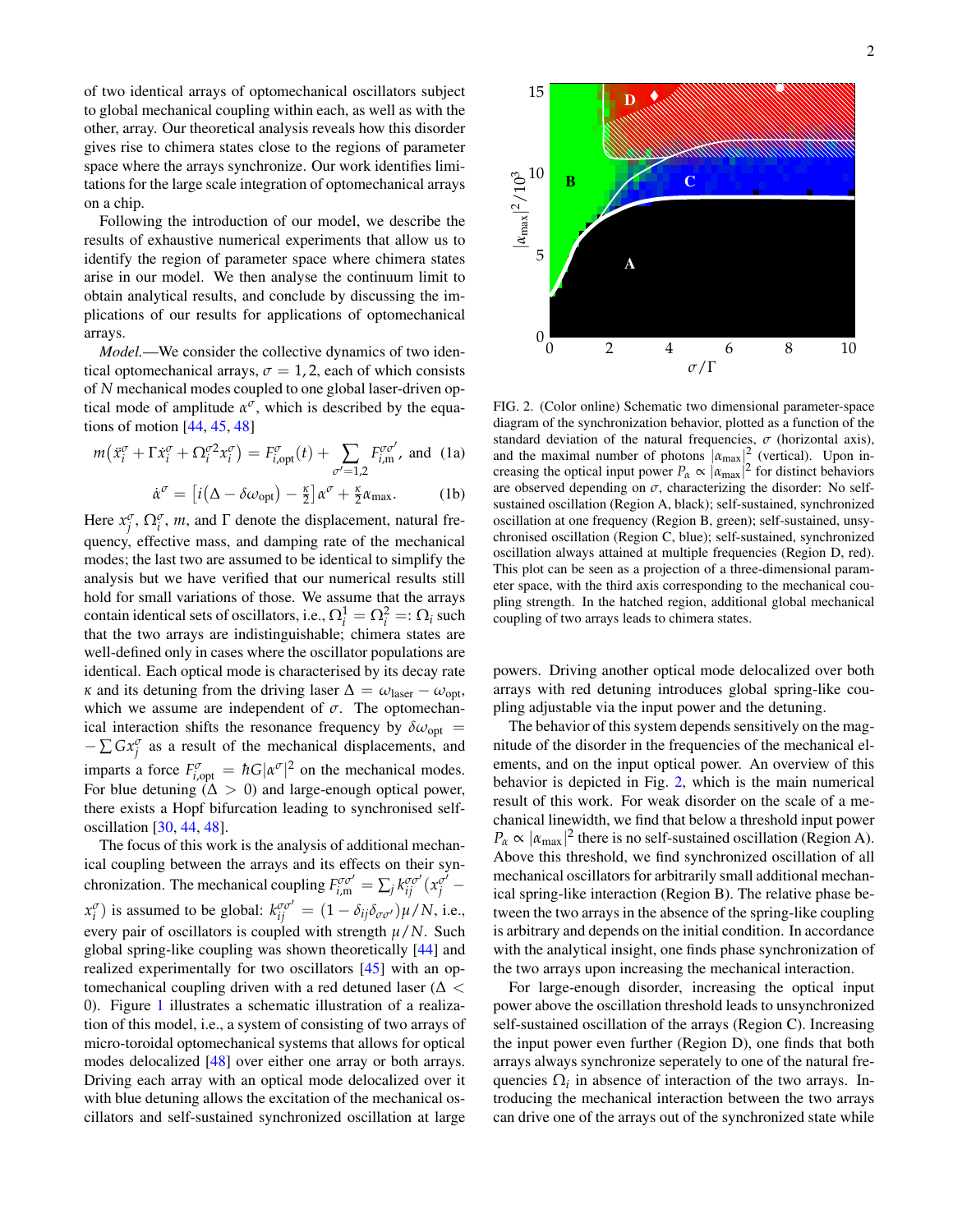

<span id="page-2-0"></span>FIG. 3. (Color online) Numerical analysis of the behavior of an optomechanical array consisting of four oscillators and light field each in the absence of (upper row) and two with large mechanical coupling (lower row). The chosen parameters correspond to the white diamond in Fig. [2.](#page-1-0) (a) Time evolution of the mechanical oscillators (solid orange, magenta, green, blue) and light field (dashed black) (b) Mechanical power spectral densities. In both cases we find synchronization to one frequency; in the case of no mechanical coupling it is one of the natural frequencies of the oscillators (indicated by the vertical lines). In the large coupling case both arrays are synchronized in frequency and phase as can be seen by the evolution of the second array (thick dashed) plotted on top.

the other one is not affected. Since this coexistence of synchronization in one array and lack of sychronization in the other depends crucially on the mechanical coupling between the two arrays, and since the two arrays are identical, we can label these chimera states. Increasing the mechanical interaction between the arrays even further will eventually lead to in-phase or anti-phase synchronization of the two arrays.

*Numerical results with small arrays.*—Under realistic circumstances, state-of-the-art optomechanical arrays consist of at most a few separate oscillators whose natural frequencies are spread beyond a linewidth (cf. Fig. S-5 in Ref. [\[48,](#page-4-38) SI]). To address the effect of additional mechanical coupling, we conducted numerical investigations of Eqs. [\(1\)](#page-1-1) using parameters from Ref. [\[48\]](#page-4-38). We consider two identical arrays, each consisting of four oscillators whose natural frequencies are centered around  $\Omega/2\pi = 133 \text{ MHz}$ , and which have mechanical quality factor  $\bar{\Omega}/\Gamma = 1000$  and effective mass  $m_{\text{eff}} = 70$  pg. The optical modes interact with each array with a coupling strength  $G/2\pi = 49$  MHz/nm and have a decay rate  $\kappa = \overline{\Omega}$ . They are driven by a blue-detuned laser with  $\Delta = \overline{\Omega}$ . The mechanical coupling between the arrays is set to be global; we explore coupling strengths up to  $|\mu_{\text{max}}|/m\bar{\Omega}^2 = 4.1 \times 10^{-3}$ .



<span id="page-2-1"></span>FIG. 4. (Color online) Phase reconstruction of the mechanical motion (orange, magenta, green, blue) for both arrays (white circle in Fig. [2\)](#page-1-0). The top (bottom) row refers to the first (second) array. In the absence of mechanical coupling (left), the two arrays synchronize, indicated by the same slope of all phases, seperately to different natural frequencies of the constituents. At intermediate mechanical coupling strengths (middle) the oscillators in the second array are synchronized to one frequency while in the first array the phases diverge. This is a chimera state, where the first array oscillates incoherently while the second array is synchronized. When mechanical coupling dominates (right), the two arrays synchronize to one another.

We next turn to examples that illustrate the preceding discussion. Figure [3](#page-2-0) shows the behavior of the coupled arrays for zero (top) and dominant (bottom) mechanical coupling for parameters at the white diamond in Fig. [2.](#page-1-0) Without mechanical coupling, collective oscillation of each array takes place at one of the natural frequencies, showing the existence of coherence. Due to the large disorder, the phase difference between pairs of mechanical oscillators will be non-zero. When the mechanical coupling dominates, collective oscillation of the arrays take place at an arbitrary frequency with the two arrays oscillating in phase, in agreement with the analytical results presented below.

Figure [4](#page-2-1) shows the phase reconstruction of the two arrays for different mechanical coupling strengths for parameters at the white circle in Fig. [2.](#page-1-0) The top (bottom) row represents the first (second) array, and the columns represent zero (left), intermediate (middle), and dominant (right) mechanical coupling. For zero mechanical coupling, the two arrays synchronize independently of one another to one of the natural frequencies of their oscillators. For large mechanical coupling, we again find that both arrays synchronize; this time, however, they both synchronize to the same frequency. However, at intermediate coupling strengths, we find that the phases of the first array diverge while the second array remains synchronized. This indicates that there is a stable coexistence of synchronization in one array and incoherent oscillation in the other, mediated by the mechanical coupling of the arrays.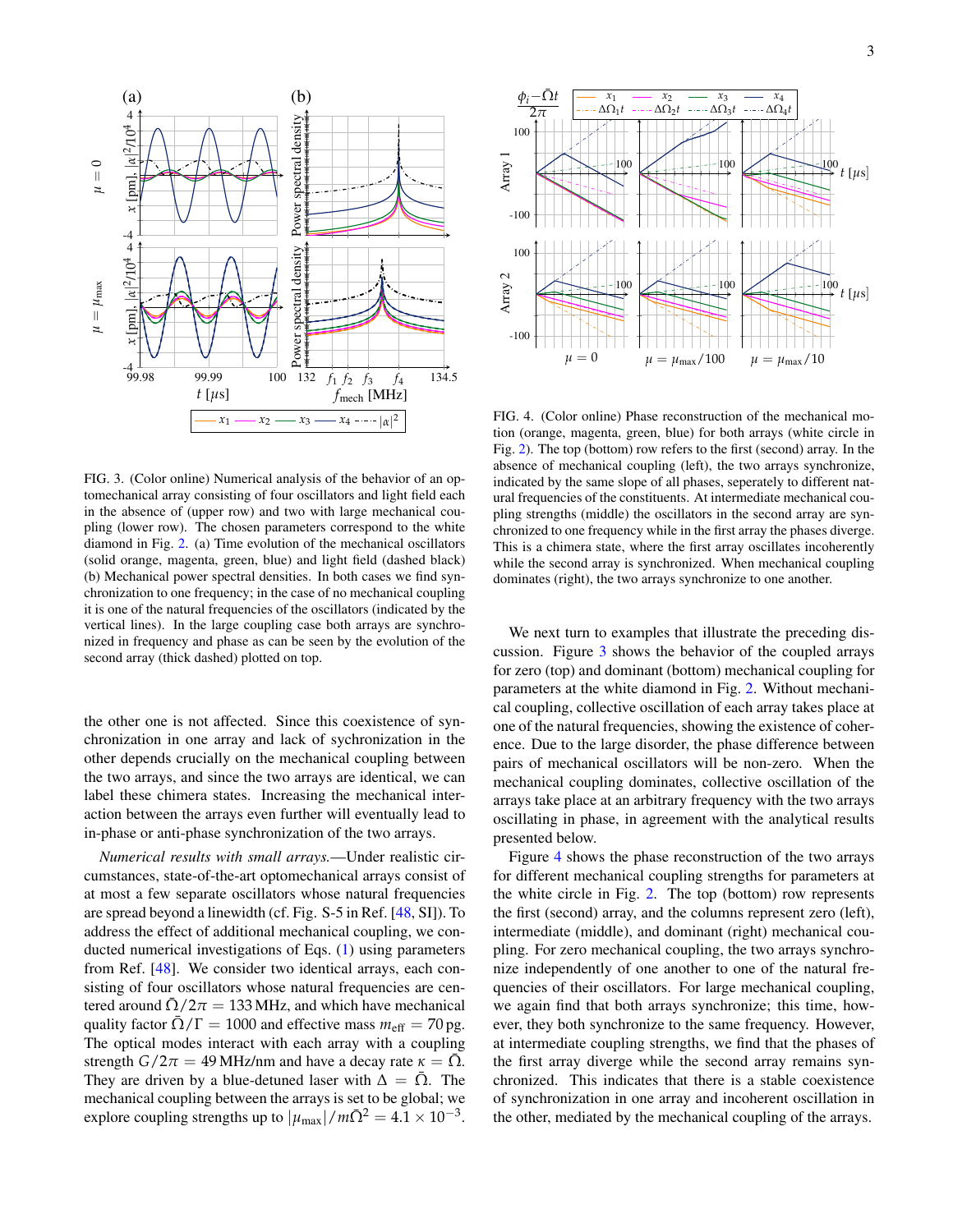*Continuum limit.*—In the regime of self-sustained oscillations the light field can be adiabatically eliminated and the radiation pressure force  $F_{\text{opt}}^{\sigma}(t)$  is then a periodic function with fundamental frequency  $\overline{\Omega}$ . Note that we can neglect the harmonics of the radiation pressure force and approximate  $F_{\text{opt}}^{\sigma}(t) \approx F_0 \sin(\bar{\Omega} t)$ . By averaging over time and only considering the slow contributions one finds a generalised Kuramoto-like model for the phase evolution [\[44,](#page-4-37) [47\]](#page-4-40)

$$
\begin{split} \dot{\phi}_{i}^{\sigma} &= -\Omega_{i} + K_{i} \sin(-\bar{\Omega}t + \tilde{\phi}_{i}^{\sigma} - \phi_{i}^{\sigma}) \\ &+ \sum_{\sigma'} \sum_{j \in \sigma'} \frac{\xi_{ij}^{\sigma \sigma'}}{2} \cos(\phi_{j}^{\sigma'} - \phi_{i}^{\sigma}) \\ &+ \sum_{\sigma', \sigma''} \sum_{k \in \sigma''} \left\{ \frac{\xi_{ik}^{\sigma \sigma''} \xi_{ij}^{\sigma \sigma'}}{4\Gamma} \sin(\phi_{k}^{\sigma''} + \phi_{j}^{\sigma'} - 2\phi_{i}^{\sigma}) + \frac{\xi_{ik}^{\sigma \sigma''} \xi_{\sigma\sigma'}}{4\Gamma} \left[ \sin(2\phi_{k}^{\sigma''} - \phi_{j}^{\sigma'} - \phi_{i}^{\sigma}) - \sin(\phi_{j}^{\sigma'} - \phi_{i}^{\sigma}) \right] \right\}, \end{split}
$$

where we have defined  $K_i = F_0/(2m\Omega_i \tilde{A}_i)$  and  $\tilde{\zeta}_{ij}^{\sigma\sigma'}$  $k_{ij}^{\sigma\sigma'}\tilde{A}_j/(m\Omega_i\tilde{A}_i).$ 

With the aim to obtain analytical insight using the Kuramoto-like model we follow the analysis of Ref. [\[15\]](#page-4-41). Thus, we require that the coupling constants  $K_i$  can be considered the same and  $\zeta_{ij}^{\sigma\sigma'}$  to depend only on the array index  $\sigma'$ . Performing the continuum limit  $N \to \infty$  requires the conservation of the number of oscillators for consistency. This results in continuity equations for the probability densities *f*<sup> $σ$ </sup>(Ω,  $φ$ , *t*) =  $g(Ω)$ *f* $^σ$ ( $φ$ , *t*) to find oscillators with natural frequency  $\Omega$  to have phase  $\phi$  at time *t*:

$$
\frac{\partial f^{\sigma}(\Omega,\phi,t)}{\partial t} + \frac{\partial}{\partial \phi} \left[ f^{\sigma}(\Omega,\phi,t) v^{\sigma}(\Omega,\phi,t) \right] = 0.
$$
 (2)

Following the method of Ref. [\[15\]](#page-4-41), we assume (i) a Lorentzian natural frequency distribution  $g(\Omega) = {\pi [(\Omega - \bar{\Omega})^2 +$  $\mathcal{E}^2$ ] $\}^{-1}$ , and (ii) that the  $\tilde{f}^{\sigma}(\theta, t)$  are periodic in  $\theta$ :

$$
\tilde{f}^{\sigma}(\theta, t) = \frac{1}{2\pi} \bigg\{ 1 + \bigg[ \sum_{n=1}^{\infty} \tilde{f}_n^{\sigma}(t) \exp(in\theta) + c.c. \bigg] \bigg\}, \quad (3)
$$

with the Ott–Antonsen property  $\tilde{f}_n^{\sigma}(t) = [a_{\sigma}(t)]^n$ . This family of probability distributions contains the limiting cases of the uniform distribution for  $\tilde{f}_n^{\sigma}(t) = 0$ , which signifies no knowledge about the phases, and  $\delta(\theta - \Psi)$  for  $\tilde{f}_n^{\sigma}(t) =$ *e* <sup>−</sup>*in*Ψ, signifying perfect synchronization of all phases to Ψ. Conveniently,  $\tilde{f}^{\sigma}(\theta, t)$  converges for all  $a_{\sigma}(t) = \rho_{\sigma}e^{-i\Psi_{\sigma}} \in$ **C** with  $\rho_{\sigma} \leq 1$  to

$$
\tilde{f}^{\sigma}(\theta, t) = \frac{1}{2\pi} \frac{(1 - \rho_{\sigma})(1 + \rho_{\sigma})}{(1 - \rho_{\sigma})^2 + 4\rho_{\sigma} \sin^2 \left[\frac{1}{2}(\theta - \Psi_{\sigma})\right]}.
$$
 (4)

In absence of mechanical coupling,  $\mu = 0$ , the phases  $\Psi_{\sigma}$ decouple. The solution to the dynamics is  $\Psi_{\sigma} = -\bar{\Omega}t +$ 

 $\bar{\phi}^{\sigma}$ , and the corresponding stable fixed point is  $\rho_{\sigma} = -\frac{2\varepsilon}{\Gamma} + \frac{2\varepsilon}{\Gamma}$  $\sqrt{1 + (\frac{2\varepsilon}{\Gamma})^2} \xrightarrow{\varepsilon \ll \Gamma} 1$ , i.e., perfect synchronization.

When the mechanical coupling  $\mu$  is much larger than  $\varepsilon$  and Γ, we can describe the dynamics of the system in terms of the phase difference  $\Delta \Psi := \Psi_1 - \Psi_2$ . We find the fixed points  $(\rho_1, \rho_2, \Delta \Psi) = (1, 1, n\pi)$  with  $n \in \mathbb{Z}$ , which describes two cases—either (i) the two arrays synchronize perfectly, or (ii) each array synchronizes seperately but in antiphase with the other array. This result generalizes the findings for two optomechanical oscillators in Ref. [\[44\]](#page-4-37), extending its applicability to two arrays of oscillators.

If all terms are relevant, analytical insight can be gained by assuming that array 1, without loss of generality, is synchronized ( $\rho_1 = 1$ ) and stays synchronized ( $\dot{\rho}_1 = 0$ ). We obtain

$$
\rho_2 = \sqrt{\frac{1 - \varepsilon \Gamma (2m\bar{\Omega}/\mu)^2}{\cos(2\Delta \Psi)}}.
$$
\n(5)

Since  $\cos(2\Delta\Psi) \leq 1$  for the relevant cases ( $|\Delta\Psi| \ll \pi/4$ mod  $\pi$ ), we find that  $\sqrt{1 - \varepsilon \Gamma(2m\bar{\Omega}/\mu)^2} \le \rho_2 \le 1$ . Importantly, this means that if there is no disorder ( $\varepsilon = 0$ ) there can be no chimera states ( $\rho_2 = 1$ ). Chimera states *require disorder* to exist in this system. Similarly, when the mechanical coupling dominates the disorder  $(\mu^2 \gg 4 \varepsilon \Gamma(m\bar{\Omega})^2)$  the arrays must synchronize in phase or in antiphase.

*Conclusions.*—Our investigation shows that highly complex nonlinear classical dynamics emerges in disorder strongly-driven optomechanical arrays. The fascinating pattern formation leading to the coexistence of coherence and incoherence in two interacting arrays is found to be enforced by the competition between two synchronization mechanisms. Since disorder in the natural frequencies of oscillators in realistic setups is of the order of a few linewidths, the physics we describe is of technological relevance. Our study further shows that this complex behavior is readily accessible to experiments.

In closing, we note that optics is not the only mechanism to couple the two arrays mechanically. Such interactions can also be introduced by strain coupling if the arrays are connected by a substrate, or sound waves if they are in close proximity to one another. Because of their generality, the effects we describe must be accounted for in systems with multiple non-linear oscillators in close proximity. If chimera states are to be avoided, our results imply a limit to the packing density of such arrays; if chimera states are to be sought, we have shown that a certain amount of disorder must be present.

*Acknowledgments.*—This work is supported by the European Union's Horizon 2020 research and innovation programme under Grant Agreement No. 732894 (FET Proactive HOT).

<span id="page-3-0"></span>∗ [karl.a.pelka@um.edu.mt](mailto:karl.a.pelka@um.edu.mt)